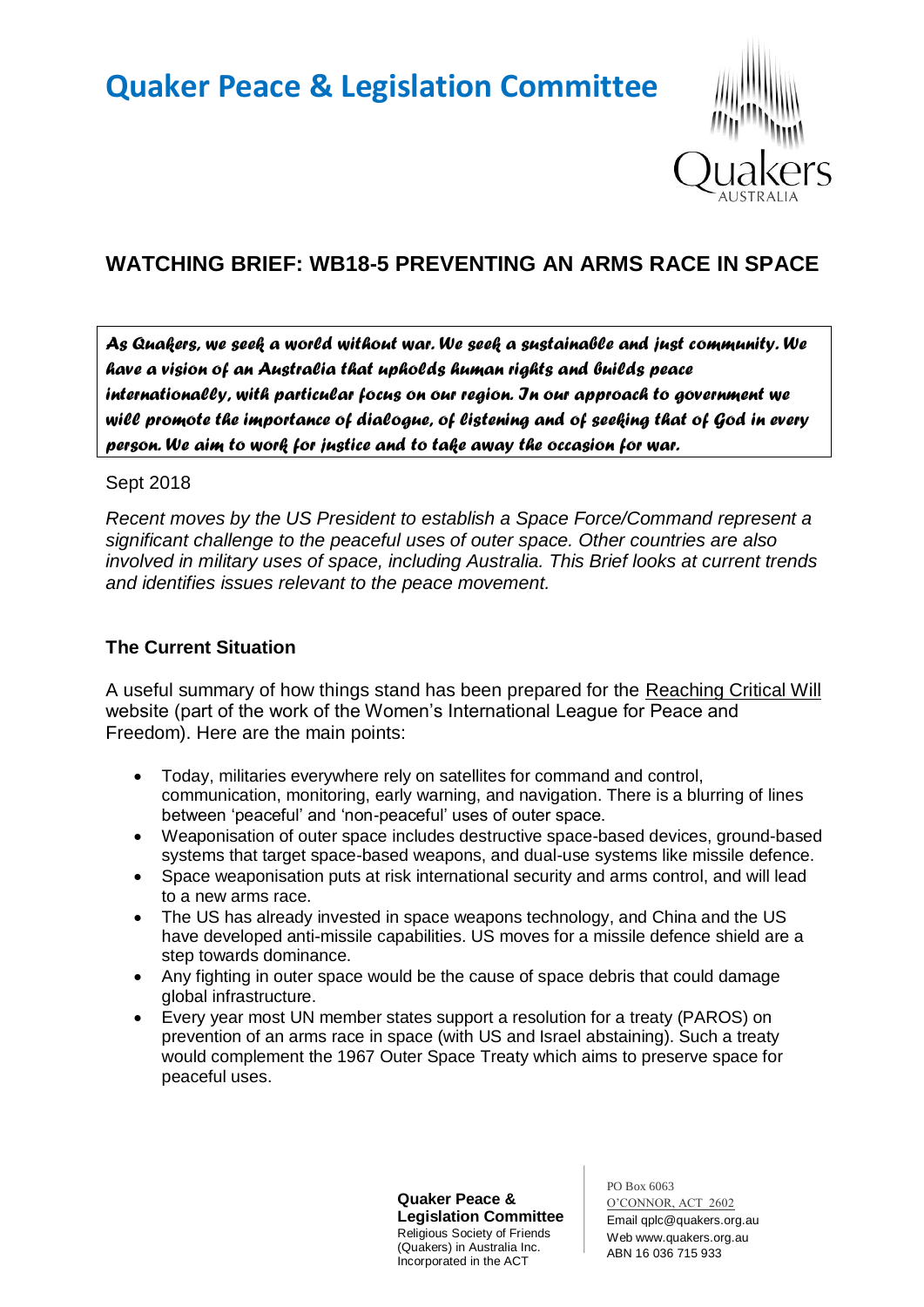#### **European Union Statement**

On 25 May 2018 the EU made a statement in support of PAROS:

- The EU and its Member States are highly committed to the issue of the prevention of an arms race in outer space (PAROS). Preventing an arms race in outer space and preventing outer space from becoming an area of conflict is essential to safeguard the long-term use of the space environment for peaceful purposes.
- In this context, we stress the importance of Transparency and Confidence Building Measures, providing an important contribution to the security, safety and sustainability of activities in outer space, and the importance of promoting principles of responsible behaviour in outer space in the framework of the UN and other appropriate multilateral fora.

## **Outer Space Treaty**

The Treaty that came into force in October 1967 includes the following principles:

- Exploration and use of outer space shall be for the benefit and interests of all countries.
- Outer space is not to be occupied or appropriated by any nation to claim sovereignty.
- States shall not [place nuclear weapons or other weapons of mass destruction in orbit.
- States shall be responsible for their activities in space, and avoid contamination.

## **Analysis and Comment**

Joseph Gerson (American Friends Service Committee) recently visited Australia after participating in an anti-nuclear conference in Japan on the anniversary of the Hiroshima and Nagasaki a-Bomb attacks. In an article published on 6 August (*Truthout*) he said that the US Pentagon budget has been increased by an amount equal to the total Russian military budget. He said that President Trump's announcement of a new 'Space Command' is part of a plan to dominate Earth from space, including a complete modernizing of the nuclear weapons arsenal, to enable a first strike war-fighting capacity. There are moves by other nuclear weapons states to enhance their arsenals including their space-related options. In response to these trends, some 80 members of the US Congress, says Joseph, have co-sponsored legislation to remove the president's ability to launch a first strike. A coalition of antiwar groups is campaigning to reverse current policies.

Richard Tanter, of the Nautilus Institute, has written widely on security matters. In an article published in 2015 by the *Australians for War Powers Reform* he affirmed that Pine Gap, Kojarena and North West Cape facilities are all capable of being used by the US in war without Australian consent or control. He sees the increasing integration of Australia and US militaries as reducing the capacity for independent action by Australia, and as drawing Australia into areas like drone assassinations and missile defence. His view is that no government has been willing to be open with the Australian public about the risks that are involved.

The ABC's Background Briefing (RN, 20 August 2017) revealed National Security Agency (USA) material that confirmed the close link between Australia's Defence Signals Directorate (DSD) and Pine Gap and the American strategic command**:**